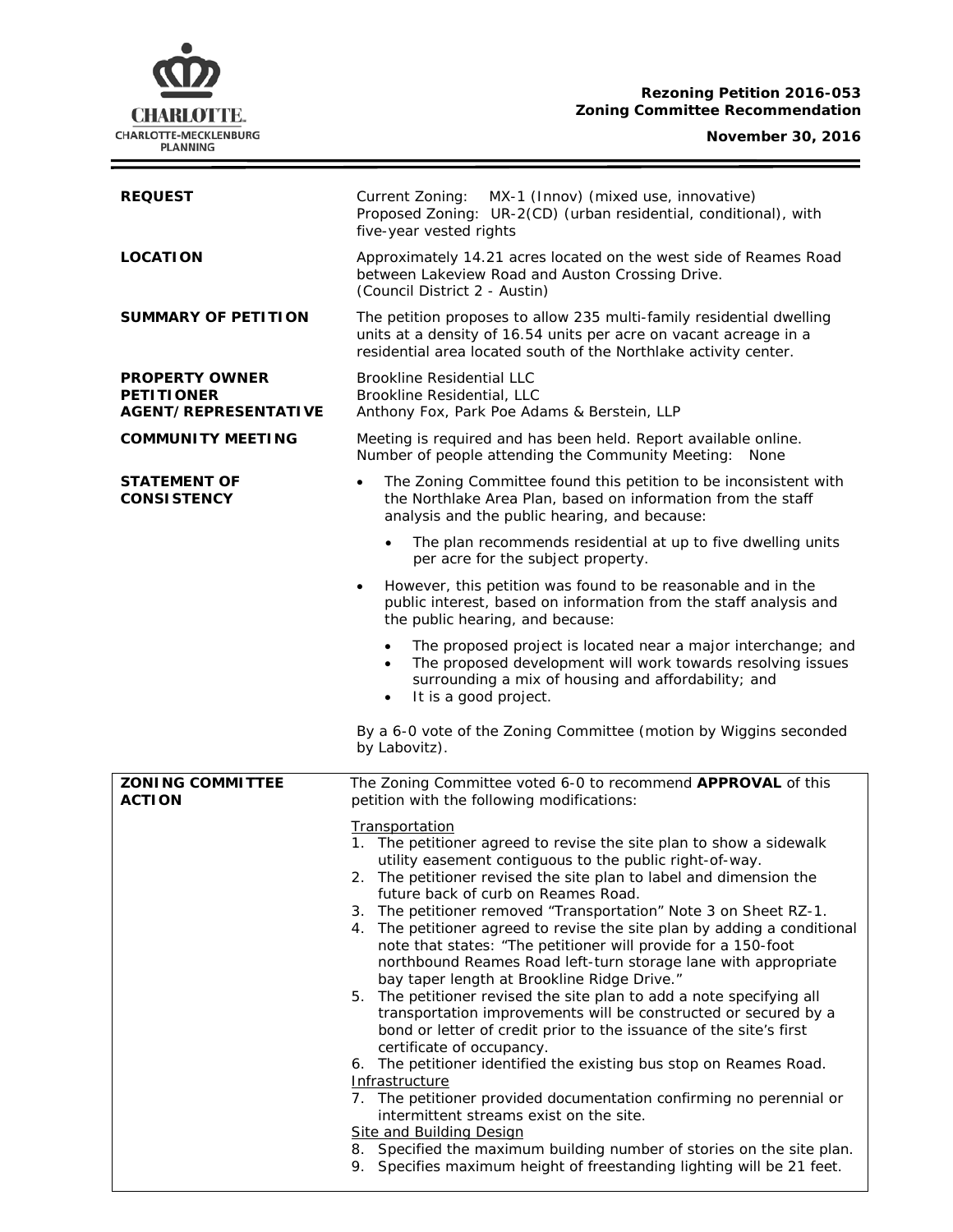|                                              | Environment<br>10. Removed "tree save" label for the areas that do not meet the<br>standards provided by Engineering and Property Management and<br>confirmed that there is enough room for the required tree save on<br>the site.<br>REQUESTED TECHNICAL REVISIONS<br>11. The petitioner labeled/dimensioned the cross section as "public"<br>and with a reference to the construction manual standard "CLDSM<br>$U-03"$ .<br>12. The petitioner labeled/dimensioned the right-of-way on Reames<br>Road.<br>13. The petitioner added a note to the site plan that all public<br>rights-of-way proposed for this development shall be dedicated<br>prior to issuance of the site's first building certificate or occupancy.<br>14. The number of multi-family units has been reduced from 260 at<br>18.30 dwelling units per acre to 235 units at 16.54 units per acre. |                                                                                                                                                                                                                                                                                             |  |
|----------------------------------------------|-------------------------------------------------------------------------------------------------------------------------------------------------------------------------------------------------------------------------------------------------------------------------------------------------------------------------------------------------------------------------------------------------------------------------------------------------------------------------------------------------------------------------------------------------------------------------------------------------------------------------------------------------------------------------------------------------------------------------------------------------------------------------------------------------------------------------------------------------------------------------|---------------------------------------------------------------------------------------------------------------------------------------------------------------------------------------------------------------------------------------------------------------------------------------------|--|
|                                              |                                                                                                                                                                                                                                                                                                                                                                                                                                                                                                                                                                                                                                                                                                                                                                                                                                                                         |                                                                                                                                                                                                                                                                                             |  |
|                                              |                                                                                                                                                                                                                                                                                                                                                                                                                                                                                                                                                                                                                                                                                                                                                                                                                                                                         |                                                                                                                                                                                                                                                                                             |  |
|                                              |                                                                                                                                                                                                                                                                                                                                                                                                                                                                                                                                                                                                                                                                                                                                                                                                                                                                         |                                                                                                                                                                                                                                                                                             |  |
|                                              |                                                                                                                                                                                                                                                                                                                                                                                                                                                                                                                                                                                                                                                                                                                                                                                                                                                                         |                                                                                                                                                                                                                                                                                             |  |
| <b>VOTE</b>                                  | Motion/Second:<br>Yeas:<br>Nays:<br>Absent:<br>Recused:                                                                                                                                                                                                                                                                                                                                                                                                                                                                                                                                                                                                                                                                                                                                                                                                                 | Majeed / Wiggins<br>Labovitz, Lathrop, Majeed, Spencer, Watkins, and<br>Wiggins<br>None<br>Eschert<br>None                                                                                                                                                                                  |  |
| <b>ZONING COMMITTEE</b><br><b>DISCUSSION</b> | Staff presented this item to the Committee, noting that the petitioner<br>had reduced the number of units from 260 to 235. Staff noted that<br>there remained outstanding issues pertaining to density, specifying the<br>height of the buildings and urban design comments. It was noted that<br>the petition is inconsistent with the Northlake Area Plan and staff does<br>not recommend approval.                                                                                                                                                                                                                                                                                                                                                                                                                                                                   |                                                                                                                                                                                                                                                                                             |  |
|                                              | Committee members briefly discussed affordability and noted the site's<br>close proximity to Northlake Mall. A Commissioner inquired if the road<br>network could support the number of trips. CDOT staff noted that<br>multi-family developments typically produce fewer trips than single<br>family homes [which are currently approved for the site].                                                                                                                                                                                                                                                                                                                                                                                                                                                                                                                |                                                                                                                                                                                                                                                                                             |  |
|                                              | There was no further discussion.                                                                                                                                                                                                                                                                                                                                                                                                                                                                                                                                                                                                                                                                                                                                                                                                                                        |                                                                                                                                                                                                                                                                                             |  |
| <b>STAFF OPINION</b>                         |                                                                                                                                                                                                                                                                                                                                                                                                                                                                                                                                                                                                                                                                                                                                                                                                                                                                         | Staff disagrees with the recommendation of the Zoning Committee as<br>the requested density exceeds what is recommended by the area plan<br>and the proposed multi-family development is out of character with the<br>existing single family residential zoning and uses along Reames Road. |  |

# **FINAL STAFF ANALYSIS**

## **(Pre-Hearing Analysis online at [www.rezoning.org\)](http://www.rezoning.org/)**

# **PLANNING STAFF REVIEW**

#### • **Proposed Request Details**

- The site plan accompanying this petition contains the following provisions:
- Allows up to 235 multi-family dwelling units at a density of 16.54 dwelling units per acre, with associated parking areas (including garages).
- Specifies maximum number of stories of the buildings will be three (3).
- Includes leasing office/clubhouse with a pool as well as 12 multi-family units contained in the same structure.
- Proposes site access via a driveway connection onto Reames Road, with a road stub for future connection to the parcel to the north.
- Provides a 150-foot northbound Reames Road left-turn storage lane with appropriate bay taper length at Brookline Ridge Drive.
- Specifies all transportation improvements will be constructed or secured by a bond or a letter of credit prior to the issuance of the site's first certificate of occupancy.
- Provides internal pedestrian and vehicular networks.
- Provides a 20-foot "Class C" buffer along portions of the northern property line; a 50-foot "Class C" buffer along the western property line; and a 37.5-foot wide "Class B" buffer along the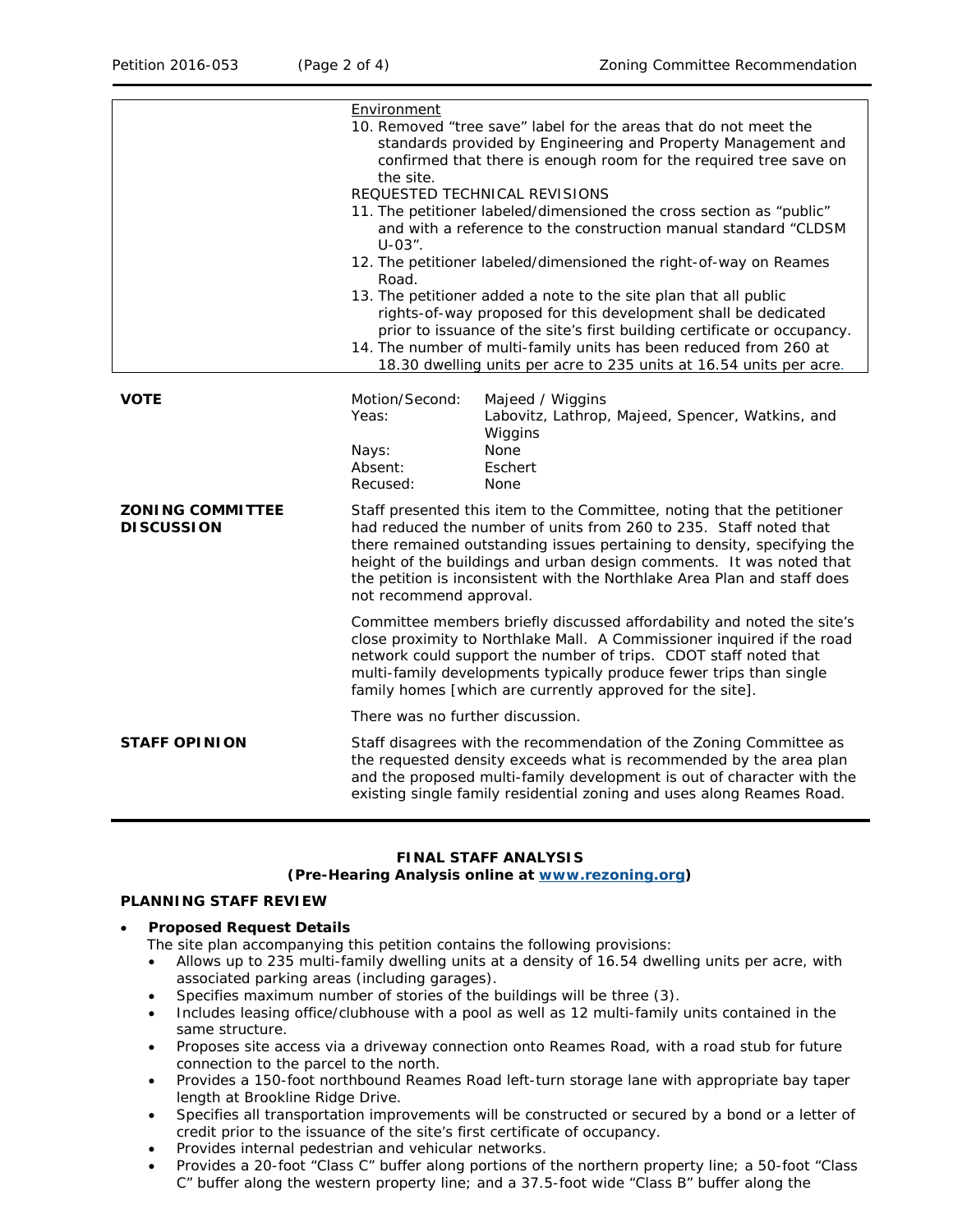southern property line.

- Identifies proposed location of a BMP (best management practices) basin/pond with possible fountain.
- Limits height of freestanding lighting to 21 feet.

## • **Public Plans and Policies**

• The *Northlake Area Plan* (2008) recommends residential land uses up to five dwelling units per acre for this site.

#### • **TRANSPORTATION CONSIDERATIONS**

- This petition reduces the entitled daily trip generation of this site and commits to installing sidewalk along public street frontage and throughout the development. In addition, a new public street connection improves the local street network and provides a stub to adjacent undeveloped property.
- **Vehicle Trip Generation:**

Current Zoning:

Existing use: 0 trips per day (based on vacant land).

Entitlement: 2,500 trips per day (based on 257 single family dwelling units). Proposed Zoning: 1,700 trips per day (based on 260 apartment units).

## **DEPARTMENT COMMENTS** (see full department reports online)

- **Charlotte Area Transit System:** No issues.
- **Charlotte Department of Neighborhood & Business Services:** No issues.
- **Charlotte Fire Department:** No issues.
- **Charlotte-Mecklenburg Schools:** The development allowed under the existing zoning would generate 29 students, while the development allowed under the proposed zoning will produce 24 students. Therefore, the net increase in the number of students generated from existing zoning to proposed zoning is zero students. The proposed development is projected to increase the school utilization (without mobile classroom units) as follows:

• Hornets Nest Elementary from 94% to 96%;

- Ranson Middle from 90% to 91%; and
- Hopewell High from 89% to 89%.
- **Charlotte-Mecklenburg Storm Water Services:** No issues.
- **Charlotte Water:** No issues.
- **Engineering and Property Management:** Development of the site shall comply with the requirements of the City of Charlotte Tree Ordinance. Property is located in the Wedge, therefore tree save shall be provided on site. Tree save area must be a minimum 30 feet wide. No buildings are permitted within ten feet of tree save.
- **Mecklenburg County Land Use and Environmental Services Agency:** No issues.
- **Mecklenburg County Parks and Recreation Department:** No issues.

#### **OUTSTANDING ISSUES**

Land Use

1. The petition is inconsistent with the Northlake Area Plan land use recommendation of up to five dwelling units per acre.

Site and Building Design

- 2. In addition to the number of stories, the petitioner should specify the maximum building height in feet.
- 3. Address Building Placement and Site Design, and Blank Walls comments as previously identified in staff comments or provide actual elevations in addition to the images in the revised site plan.

#### **Attachments Online at [www.rezoning.org](http://www.rezoning.org/)**

- Application
- Locator Map
- Site Plan
- Community Meeting Report